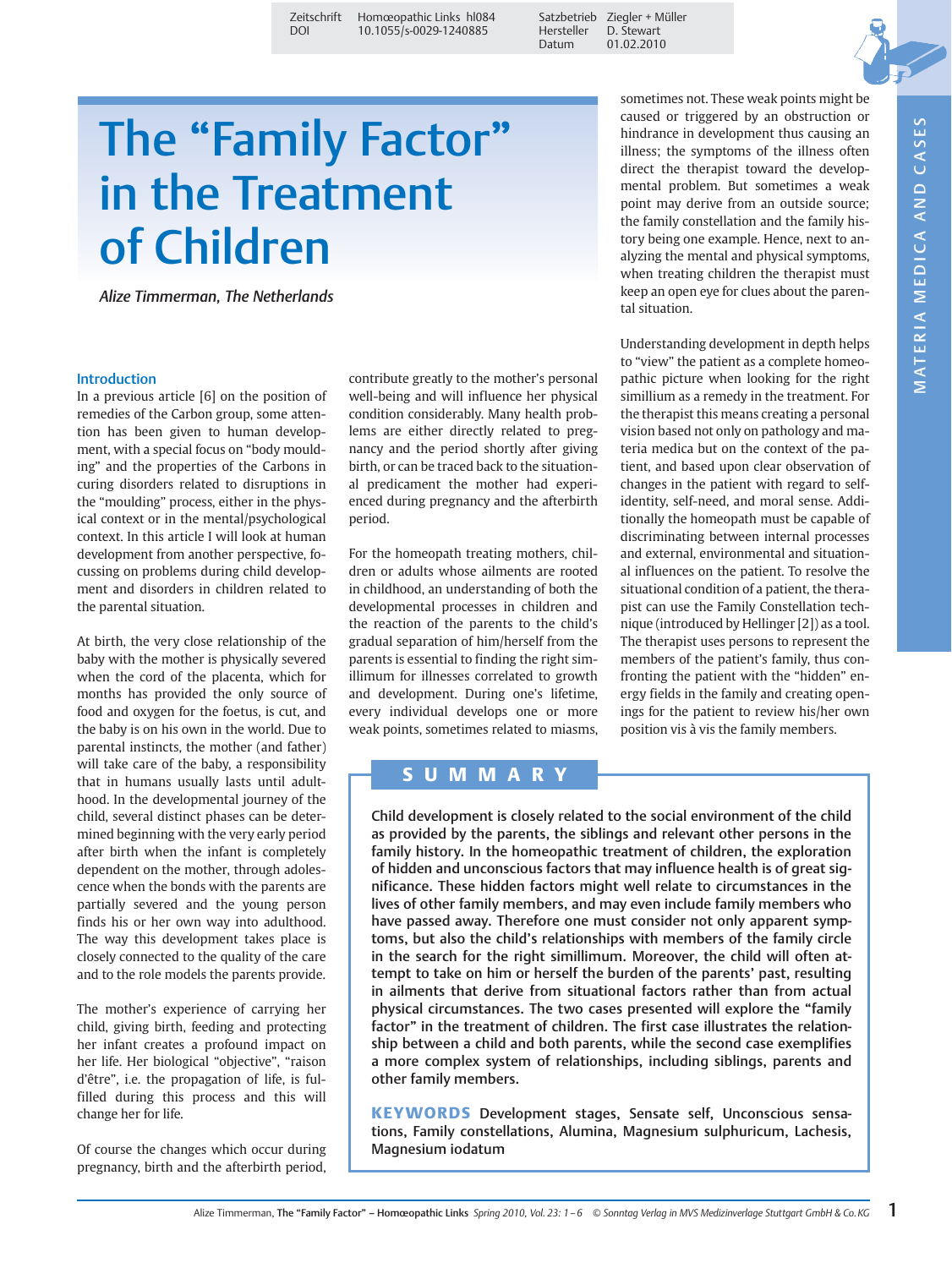





Fig. 1 Development and security.

#### Dynamics between parents and child

In the relationship between mother and child, security is a central issue. From the security in the womb, via the protection of the mother, and later the protection of the father, a child is bound to create his/her own security, outside the sphere of influence of the parents (Fig. 1) $\blacksquare$ .

In this process a certain antagonism arises, when the young child terminates the symbiotic functions and strives for independence.

The experience of security goes from the early childhood (pre-moral/autistic) via the symbiotic phase, through the impulsive and pre-conventional phase toward a situation where the young adolescent becomes self-protective and independent from the mother and father [3, 4]. Parallel to the development of security comes the drive to discover oneself, to find what distinguishes oneself from the other, and, in the end, to exceed oneself. In this way, the sensate self develops.

The child's symptoms can easily reflect part of the parent/child relationship, either in positive or in negative way. The child's symptoms may reflect the unconscious situation in the parents or other family members such as siblings or even grandparents. The homeopathic remedy should therefore address both the child's symptoms as well as the parents' situation on a conscious or unconscious level. A child can act on and adapt to factors "excluded" or obscured in the family; by doing so taking on him- or herself the burden of irregularities in the family system. Living the role and or feelings of the obscured or vanished person(s) creates in the child the transformed sensate self.

So, with proper treatment, one can observe the following sequence:

- aggravation of symptoms (expression of the problem in the body
- $\bullet$  surfacing the truth (symptoms emerge to the "conscious" level
- $\bullet$  relieving the pain (starts the learning process
- $\bullet$  start of the healing process (starts a better relationship between parent/child

Hence, the healing process must include reviewing the position of the child in the family context. A solid treatment of the child requires the observation of the family and the positioning of each family member vis à vis the child.

As said before, children tend to burden themselves with the problems of the family, whether they are explicit problems or hidden, as yet unsurfaced problems. In this, the child is truly faithful to the family, and he or she will take, out of love, the burden of the problem on him(her)self. For the therapist it is extremely important to look for "unconscious sensations"; they can be the true key toward healing of the child and eventually the other family members. Observing hidden and suppressed sensations will deliver insight into the real problem, and so show the road toward the remedy needed and the path toward health. The proper remedy will help the problem to surface into the conscious level, thus enabling the start of the healing process.

The two following exemplary cases illustrate the relationship between disorders in the child and the parental and family situation.

## The Truth is in the Body: a Case Illustrating the Dynamics between Child and Parents

#### Case of a boy (from Eastern Europe): four years old. Major complaint: constipation

History: The mother relates that the main complaint is constipation from birth. The boy's anus starts to smell, sometimes he holds the stool for more than 3 days. He has a tension in his abdomen which becomes distended.

He walks and runs in circles for at least three hours before he lets go of the stool. He starts crying because his anus becomes so painful. He is scared to go to the bathroom. Nobody is allowed to look at him. He does not want to be touched when in the bathroom.

He has also a coryza, a red throat and swelling of lymph nodes.

Observation: He has an intelligent look, makes jokes and is quite restless, sitting on his mother's lap. They seem to have good contact and a warm relationship. The mother has tears in her eyes when talking about the pain the child goes through. In school his learning is developing well.

There is also another problem: when speaking, he was pronouncing the words quite clearly, but lately he has become less clear in his pronunciation. He also forgets words, or says apples instead of pears. The mother cannot always understand clearly what he says. He does not realize this problem himself and is angry when he gets criticised. The mother does not understand what is happening, because earlier he was talking very well and he did not forget words. He often sits on his mother's lap and is very competitive toward his younger brother; he sometimes beats him. He can be very obstinate and will not listen to the advice of others.

Dreams: he sometimes dreams about a "leg" not connected to the body. Or of male figures who want to attack him and take him away. He has a fear of water, and also does not want water on his face. As most children he likes sweets, cookies and ice-cream.

He also "sees" things from another world, when walking in the woods. He then becomes frightened and begins to shriek. He sometimes tells stories in school which are not from this reality. He talks with interest about death and has a fascination with it.

At the end of the consultation the mother expresses again the problems with the stool and the unclear pronunciation of words.

The child's parents are not patients in the practice. The mother is healthy. The father has had cancer of the intestines and has recovered. Both tell that they have no need for any kind of treatment.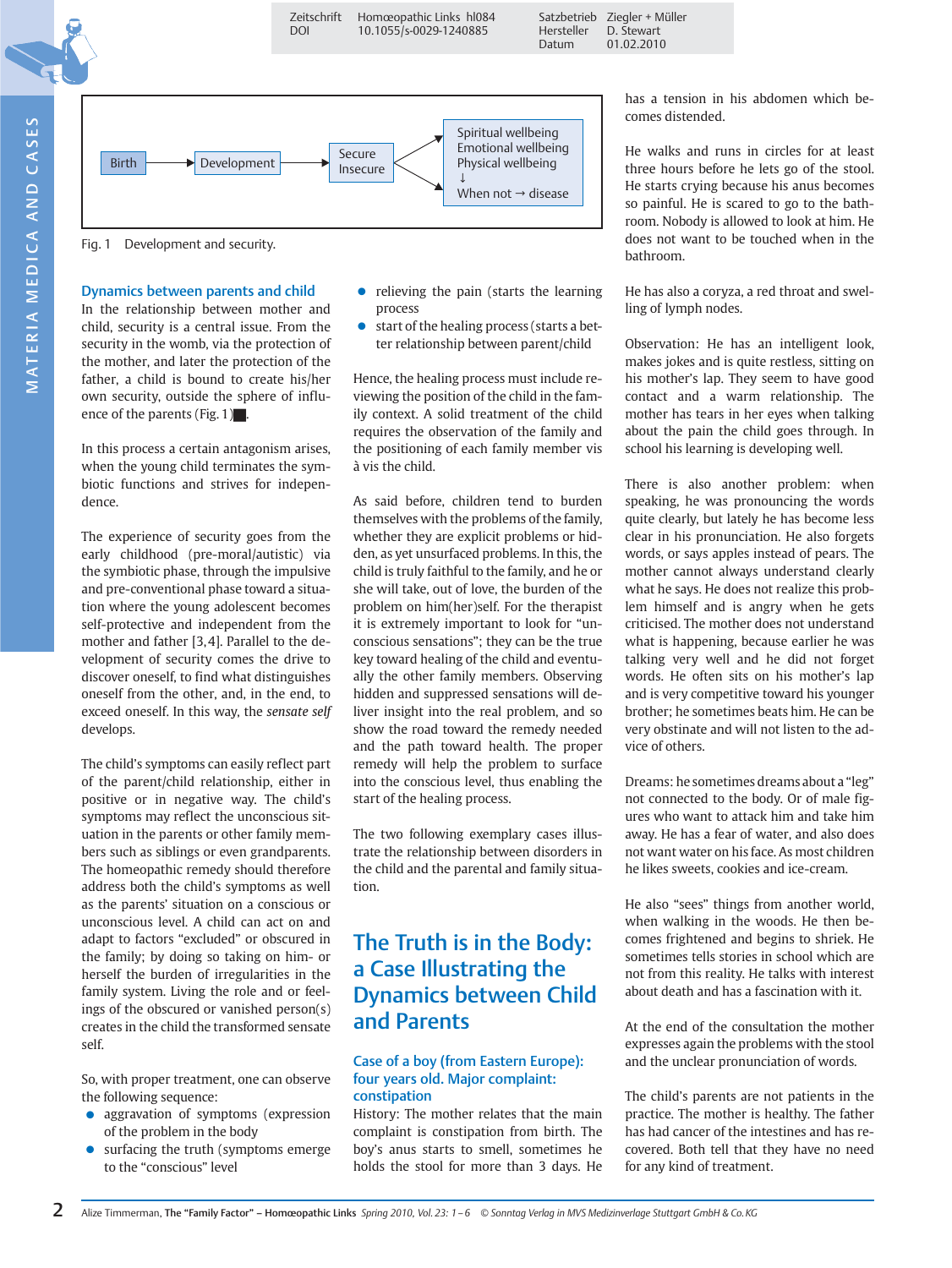Zeitschrift Homœopathic Links hl084 Satzbetrieb Ziegler + Müller 10.1055/s-0029-1240885

Datum 01.02.2010

The remedy choice is Alumina C 1000/4 (means four rounds of trituration and then potentized to C 1000).

The symptoms used were:

- $\bullet$  Constipation from birth
- $\bullet$  Unclear expression and loss of memory for words
- Dreams about disconnection of bodyparts

For the rubrics for Alumina see appendix 1.

The question remains: how did the boy come into the Alumina state?

In homeopathy we have the beautiful situation that the substance can teach us the unknown parts of the case. As Hahnemann says, the symptoms do NOT represent the disease, but constitute the possibility to show the healing path. When we do a proving, we learn what the substance can heal, but it also teaches us, bringing us insight into the healing process of diseases related to the substance.

The learning from our proving of Alumina: (proving 2005 Hahnemann Institute Netherlands).

We have three "bodies" located in our body, and they all have an effect; the vital force, the soul and the spiritual force. These three entities give us the outline of our destination in life. Alumina brings these three "bodies" together thereby creating one working entity, and it enables us to let these bodies make contact with each other. Alumina unifies the different entities, which before were strangers to each other: Alumina brings the integration of the three bodies. Thus forming a new being out of pre-existing beings. This new being will develop in his or her own way and become the person's identity. With Alumina a communication process is taking place. Alumina helps us to find our path.

Therefore Alumina is effective for all forms of disintegration. When parts have been split off and behave as independent parts, Alumina can reintegrate the sundered parts. Alumina can reorganize and create a cohesive being.

#### First follow-up after five months After Alumina C 1000/4:

The first two weeks the pronunciation of words was worse, so much worse that the mother could not understand him. Also the

constipation was not better. After two weeks both pronunciation and stool became better.

For months now the constipation is better. Talking and expressing words are also significantly better.

#### Second follow-up after one year

The constipation has become worse again: he has now diarrhoea alternating with constipation.

The boy gets very angry when he does not get his own way.

In school the teacher complains about the lack of empathy the child shows.

He is boasting and bossy in school. He has lots of good friends in school, he is always the boss. He says: I am the fastest and I make the rules. He is hiding his difficulty with the stools from his surroundings.

He cannot understand the viewpoint of another, resulting in lots of quarrelling with his friends. He is manipulative and jealous. He shows a lack of flexibility. He is fighting against the rules and wants to tell others how to behave. He finds it difficult to concentrate. But he is intelligent and the best in school.

Dreams about small birds: he is feeding them small worms because the small birds are dying. Lots of dreams about animals which are dying. Cries in his sleep because of the animals dying.

He is very angry at his father now and again, when he has to listen to his father.

He then sits with his hands over his ears: not listening.

He keeps on shouting especially to his father: "You are not my friend any more"; he can continue for hours, without changing his mind. When he is angry he would also say: "You are not my father any more." He is thinking in black and white, in extremes.

His father who came with him to the practice was very hurt by his son saying that. He could not understand his son's behaviour. He is very kind and acts lovingly towards his son. The father told me that his children are the most important thing in his life. He said so with tears in his eyes.

He also added that his career did not matter so much to him. He would rather stay home to take care of his children. He looked a quite simple man. Then "out of the blue" the father told me that he had cancer and that his parents did not want to see him any more after he developed this disease. The reason was that soon after he developed cancer, he married his wife. Before this, his mother took care of everything for him, and he was totally dependent on her. During his disease his mother nursed him day and night.

When he met his wife, his mother stopped the relationship, and he became a stranger to her. As they live in the same village, she spread the word that he is not her son anymore.

His brother and sister took the mother's side. Consequently his mother also says that her grandchildren are not her grandchildren. He got over it now, because he feels so happy with his sons and wife; he lives in paradise with them. When by chance he meets his parents, he tries to speak to them, but they never reply, turning their heads. Now he does not care about it any longer. One day his mother gossiped in the village that his children are not his. He became very angry, went to his mother and threatened her: if ever she should say such a thing again, he would do something bad to her. After this action he felt very strong. The action rebuilt his confidence and self-esteem. Then we talked about the son and he mentioned how painful it is when his son says: "You are not my friend any longer."

#### Analysis I

Here we see the child expressing the unlived sensate self of the father. The grandmother has disgraced the father, resulting in the feeling of being forsaken (Magnesium: for both the father and the child!). The shouting: "You are not my friend anymore!" (Magnesium). In the father, the self is suppressed and disgraced (Sulphur). The son relives the split part of the sensate self of the father, thus creating the opportunity for healing of both the father and himself. For the child, sensitivity to dying animals is a clear symptom belonging to Magnesium sulphuricum.

The prescription became: Magnesium sulphuricum C 1000. For the rubrics for Magnesium sulphuricum see appendix 1.

Question: why was there the need for Alumina for the confusion and forgetting and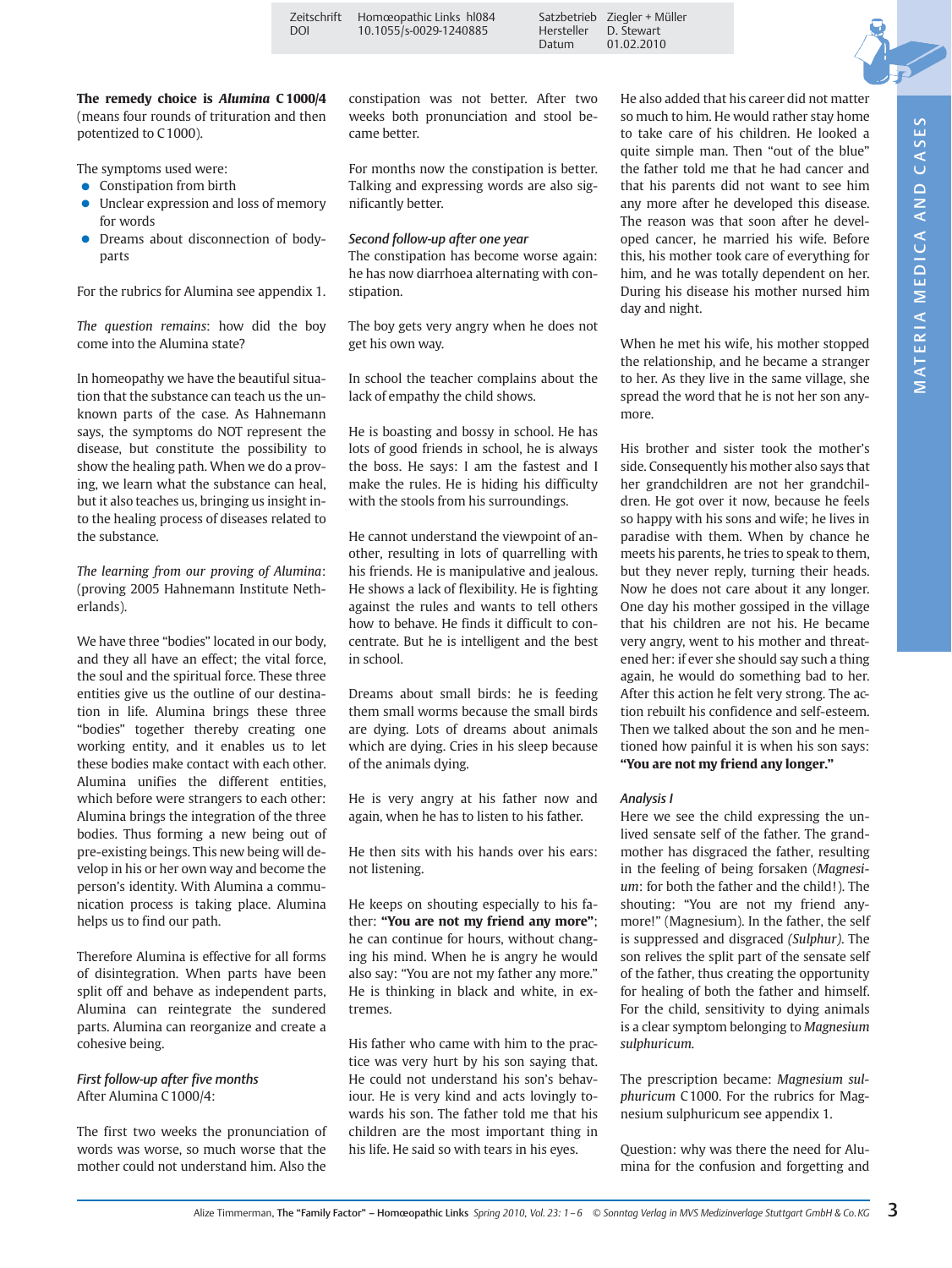Zeitschrift Homœopathic Links hl084 Satzbetrieb Ziegler + Müller  $10.1055/s - 0029 - 1240885$ 

Datum 01.02.2010

lack of expressing words, which also reacted and helped beautifully?

Alumina allows the split-off parts to integrate and function together again.

#### Third follow-up, four months after the Magnesium sulphuricum

The boy reacted well on the Magnesium sulphuricum C 1000.

The quarrelling and shouting has stopped, the boy never scolded his father again. The constipation is better. The concentration is better.

#### Consultation of the father

Six months after the boy's third consultation, the father comes to the practice. He has a swelling in his left testicle. The hospital suspects something severe (probably cancer), his question is whether I can give him a remedy for the painful swelling.

He only has five minutes for the consultation and immediately starts to cry as he has never done before. In the following conversation it became clear that the information given by the family during the second follow-up was not complete. When the father was treated for cancer (some ten years before the present consultations) the hospital forgot to save his sperm and he subsequently became sterile. The boy was conceived by IVF, with donor-sperm. That was the reason that both the remarks of his mother about his fatherhood and the remark of his son (not being his friend anymore) hurt so much.

#### Analysis II

The case was clearly understood now: the child was confused about his identity somehow. He lacked confidence: on an unconscious level about the status of his parents, and, consequently, about his own origin. Not knowing who you are, on a deep, unconscious level, is often expressed physically in a lack of coordination. In children this might reflect in one of the first acts a normal child is proud of performing: the stool. We know that the child can be very proud of his first stool. With this act he can form his identity and confidence. Secondly, coordination in communication is often hampered, resulting in dysfunctions in the use of language as described above.

So the health problems from which a child suffers can often be traced back to the parent–child relationship. Involuntarily the child burdens him/herself out of love for

the parents with the parents' sensate unconscious state (transferred self). The remedy should help the child to let the pain come to the conscious level, eventually leading to relief. The remedy can give a certain balance and strengthen the vital force. The child can come to his/her own self.

In this case Alumina refers to confusion, lack of coordination (in stool, in language).

Magnesium refers to the forsaken feeling of the father transferred to the son and to the suppressed sensate self. Sulphur refers to the denial part in the case.

## Ancestral burdens: Case of Two Foster Brothers

Case of two boys: Jack and his foster brother John (Their names have been altered for confidentiality, but the boys' names are actually that similar.) First consultation with Jack, who entered the practice at nine years old Primary complaints:

- **•** Headaches and migraine, nausea, vomiting. Due to his complaints, he misses school quite often.
- $\bullet$  Complaints often start at about 11 a.m., in school
- $\bullet$  Sometimes respiratory problems, pain on the chest, wants to sleep with his mother when it hurts.
- **•** At parties always sick, nausea, vomiting, fever
- **•** Depressed, down, no interest in anything when feeling symptomatic
- $\bullet$  Prays often, thinks it will help him.
- Dreams about witches.

#### Observations during the first consultation

Jack presented himself as a rather clever boy, speaking fluently, with great determination in his behaviour. Speaks freely and in a rather adult way about himself and the problems he experiences with his younger brother. His younger brother is a foster brother, taken into the family a little over one year earlier. As Jack tells his own story, we learn that he used to be a very popular boy in school, making jokes all the time and flourishing in his role as one of the most popular boys during playtime. Now, in his opinion, nobody likes him anymore, a situation that he blames on his brother John, who, although four years younger, has been stealing the show with his charming behaviour and his skills in sports.

Jack thinks that "earlier", everything was better, "earlier" meaning before his foster brother joined the family. Jack thinks that his little brother is always treated better than he is, and that is why he feels jealous of his brother. He recalls the time before his brother was brought into the family as a time when, both in school and at home, he was the central person, so that his older sister and mother were taking care of just him. Now he feels that he can only talk to his mother and his cat, and he thinks his father has no time for domestic problems. During the consultation, when asked to draw a picture, he draws a rather nice-looking picture of an owl. When I asked him to act funny, he displayed quite impressive humour, acting as a clown, and he tells me that he misses being admired for it.

Jack looks down on John's macho behaviour, but he is very proud of himself when telling the story how once he attacked his younger brother and threw him on the floor.

#### Family history

The father's family suffered very much during the Second World War. When young, the father also had had some problems with an older brother.

Compassion for the needs of others brought the family to the decision to adopt a foster child. The idea was that as they were well off, they should try to give something back to humanity out of gratitude for their fortunate situation.

The decision was taken by the whole family, the son (Jack) and the daughter were consulted by the parents as equal partners. The parents now find it appropriate that Jack learns to cope with his feelings of jealousy and learns to look at the broader picture. But they (especially the mother) also want to protect Jack, and help him to overcome his jealousy and frustrations. They want to create room for both boys, in their hearts and in the physical and social world inhabited by the boys.

#### Analysis I

As previously demonstrated, the pain of parents, grandparents and other ancestral persons in a family often repeats itself (although most of the time manifesting differently) in the young.

Jack tries to suppress his feelings of jealousy, of being lost and lonely. That causes the pain to divert itself inward, resulting in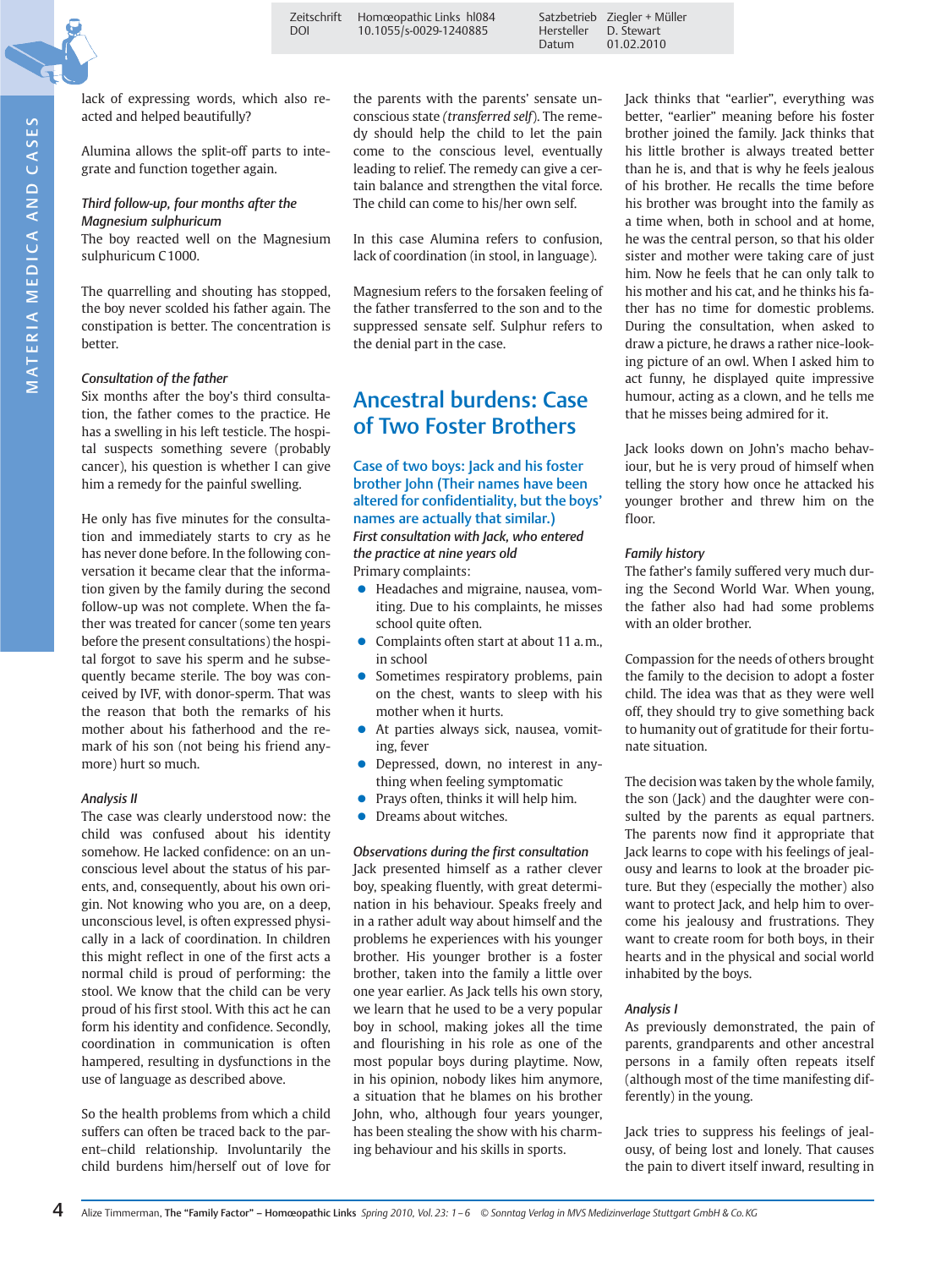

the complaints mentioned above. When there are many complaints, as in the present case, one should observe that the different complaints individually are less important than the overall picture, meaning that one can see the complex of complaints as one. In this case, the entry of the foster brother as an act of conciliation of the family toward the outer world, triggered Jack's mental situation, resulting in the complaints mentioned above. The child feels that the parents act out of compassion for others, and he agrees with it. But at the same time, on a very personal level, he feels abandoned and tries to create room for his personal needs for love and attention. The child is willing to sacrifice himself in order to make it possible for the parents to act as they see fit. When the result is a lesser station for himself, the reaction is the development of illnesses, which is the consequence of the outside stress having turned inside. Illness in this sense is the result of the child, often subconsciously, taking the burden of previous generations on his or her shoulders.

#### Remedy: Lachesis

Lachesis relates to the opposition Guilty/ Not Guilty.

Lachesis can feel an emptiness inside, talks too much to compensate and draw attention. Feeling guilty about this behaviour. Lachesis can look at his/her own acts and acknowledges guilt if necessary. Feeling of being left out, but desires to be part of the inner circle. This opposition is a crucial theme in his/her life. Lachesis can express him/herself very well, often in more than one language, is creative (also in creating admiration by the peers for him/herself). Lachesis are teachers, professors, artists. When they cannot express themselves properly, this results in complaints similar to Jack's.

Acknowledging the needs of others (especially when the other is abandoned or deprived of primary needs), Lachesis wants to help, but cannot cope with the situation when the attention for the other leads to less attention for themselves. They struggle to find a balance between satisfying the self and satisfying the other.

One will see this phenomenon most often in children in the age between six and twelve, when the child is learning to look outward and at the same time beginning to come to a better understanding of the Table 1 Résumé of the prescriptions for Jack.

| 1st consultation                    | Lachesis C1000             | Feedback after the remedy: He didn't want to sleep with<br>his parents anymore, could stay on his own. The primary<br>complaints (headache, nausea, vomiting) almost entirely<br>reduced, aggression toward little brother disappeared.<br>Humour and expression had returned. |
|-------------------------------------|----------------------------|--------------------------------------------------------------------------------------------------------------------------------------------------------------------------------------------------------------------------------------------------------------------------------|
| after 4 months,<br>2nd consultation | Lachesis C1000<br>repeated | Acceptance that John is and will remain a member of the<br>family.                                                                                                                                                                                                             |
| after 1 year,<br>3rd consultation   | Lachesis 10M               | Again headaches and feeling tired > after Rx.                                                                                                                                                                                                                                  |
| after 4 years,<br>6th consultation  | Lachesis 20M               | Jealousy, focused on a girlfriend. Migraine > after Rx.                                                                                                                                                                                                                        |

self, including the "bad" sides. As children of this age long to be part of a peer group, competition with peers and/or siblings will also begin to strongly manifest during this stage.

For the rubrics for Lachesis see appendix 1.

#### First consultation with John, who entered the practice as a six-year-old boy Observations:

John came to the consultation as a result of the parents' decision that the therapist should also observe him more directly. John, a charming coloured boy, was taken by the authorities from his mother, a prostitute, when he was two years old. His father was unknown. When he was still living with his mother, they often had too little food. When John was taken into his foster family, he had already displayed a nearly "adult" attitude, finding ways to provide food for himself and to manipulate his environment in a manner that would profit him. At present he likes to play with other children, and wants to be in the centre of events. Restless, he draws attention to himself whenever he feels he is in charge. Yet when someone else exercises power over him, he starts to bully and sabotage. If he feels that he cannot win, he totally withdraws.

At the consultations he sits on his foster father's lap, totally withdrawn, doesn't look at the therapist, cries and only utters that he is afraid to be abandoned again and that he will have to leave his foster family. He radiates tension. He dislikes the consultation and doesn't want to come back.

His father relates that in normal life he is noisy and sometimes rather violent, quarrelling. Anger and laughter go hand in hand; at home more angry, outside more laughter and clowning behaviour. He doesn't like to play alone, needs the attention of others. Can be very charming, good in sports (soccer), when playing with others often initiates the game himself.

He doesn't like vegetables, especially spinach and cauliflower, but he eats everything on his plate, as if afraid to waste food or as if afraid the next day there will be not enough food. Hoards food (under his bed).

#### Remedy: Magnesium iodatum

Fear to be given away, shutting up when felt as if under attack are typical symptoms for Magnesium, as is aversion to vegetables. Also bossiness, dominant behaviour (when you are the boss, you cannot be thrown out), demanding attention, sitting on the parent's lap are part of the Magnesium picture.

Anxious one will starve, finishing off food one dislikes, and hoarding food are part of the Iodum picture, just as are sudden mood changes, aggression, and anger.

Magnesium iodatum has bullying, nagging. Magnesium iodatum relates to situations where children, at the beginning of their lives, didn't felt welcome and loved.

For the rubrics for Magnesium iodatum see appendix 1.

#### Analysis II and summary of the cases: Jack and John

Jack's and John's problems are closely linked, but derive from completely different sources. Jack is part of a family which suffered heavily in World War II, resulting in the parents' feeling that, now that they are successful in life, they should do something in return to mankind, to give security and love to one originally deprived of these "luxuries". That is why they took John into their family and want him to really feel welcomed and supported. In this way they seek to heal the family circle of love disrupted by the war. Jack understands this rationally,